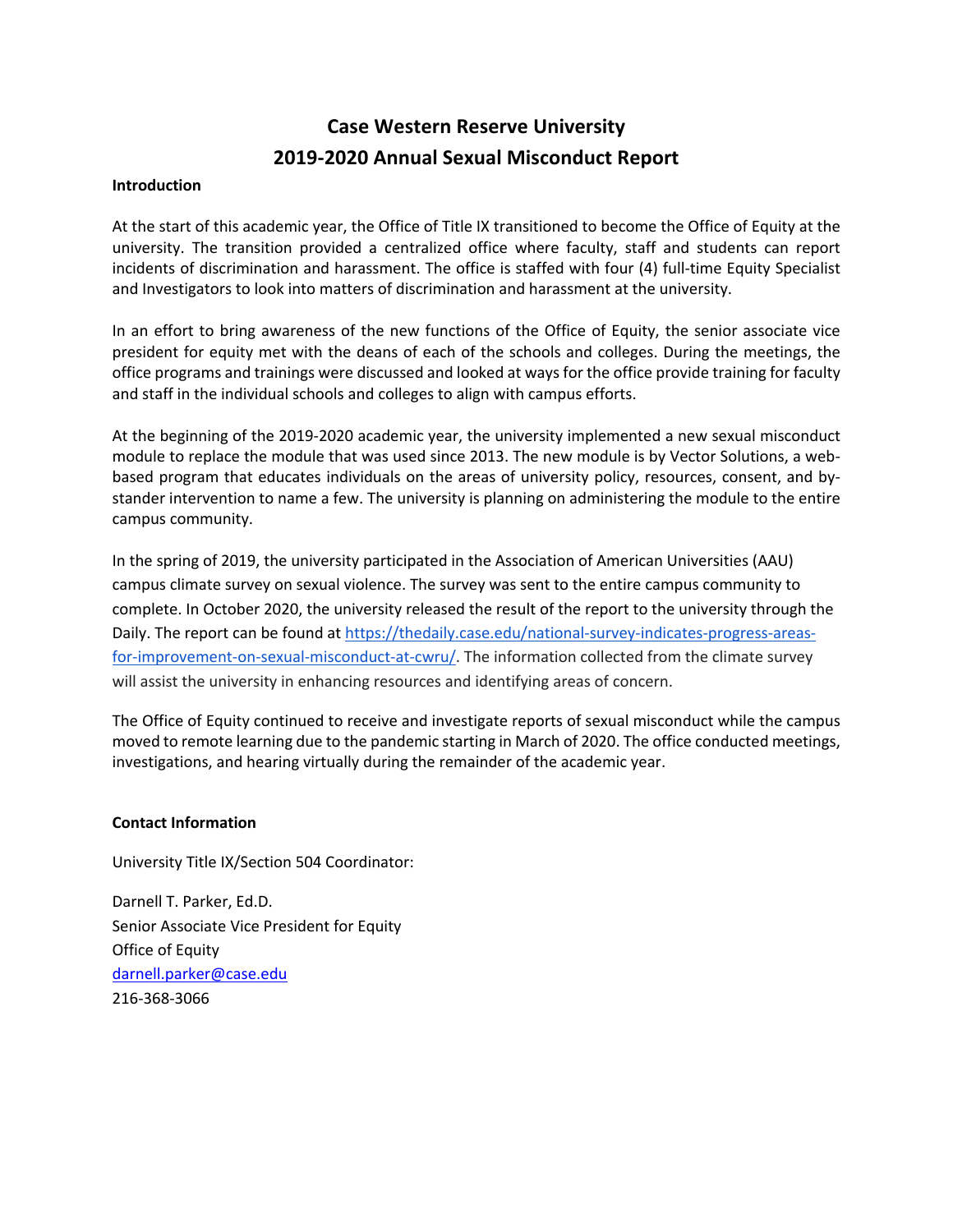### **Sexual Misconduct Reports**

During the 2019-2020 academic year, 85 complaints of sexual misconduct were reported to the Office of Equity. The office received complaints from CWRU Police, faculty, staff, students and anonymous individuals. Out of the 85 complaints reported to the Office of Title IX, 41 reported sexual harassment (including sexual exploitation), 17 reports involved allegations of non-consensual intercourse, 8 reports of non-consensual contact, 10 reports of intimate partner violence, 19 reports of stalking. Some reports included multiple alleged violations, but the total reports made to the office is 85.



Of the 85 complaints to the Office of Equity 87% of the complainants were students. The Non-CWRU category represents individuals not associated with Case Western Reserve University.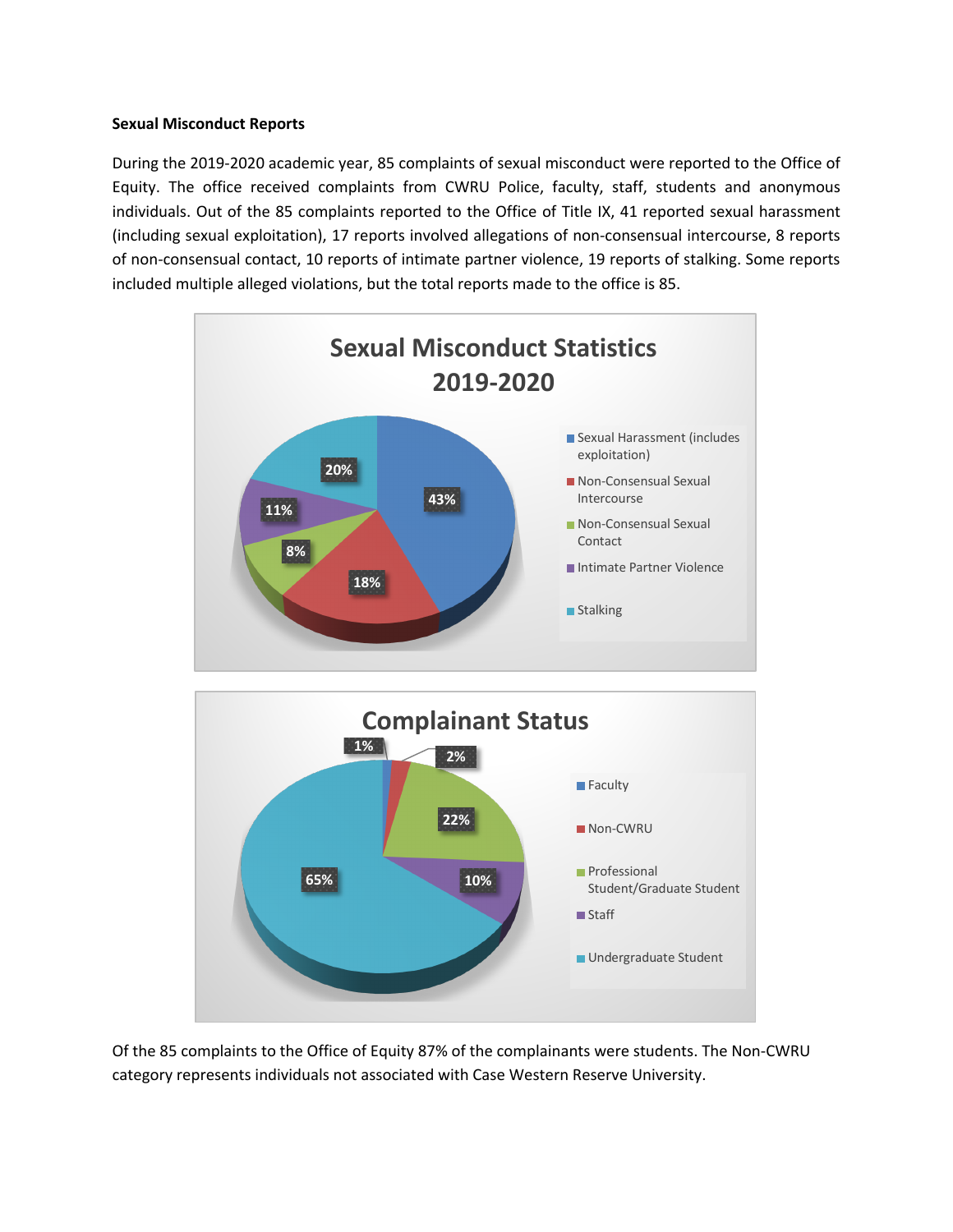

Of the 85 complaints to the Office of Equity, 58% of the Respondents were students.



### **Report Outcomes**

Reluctant Complainant means that the individual did not wish to pursue anything through the University. Although individuals did not want to pursue anything through the university, supportive measures were made available to the parties.

For the Non-Title IX jurisdiction, the university did not have control over the context of the behavior and/or the Respondent. The Complainants were provided supportive measures.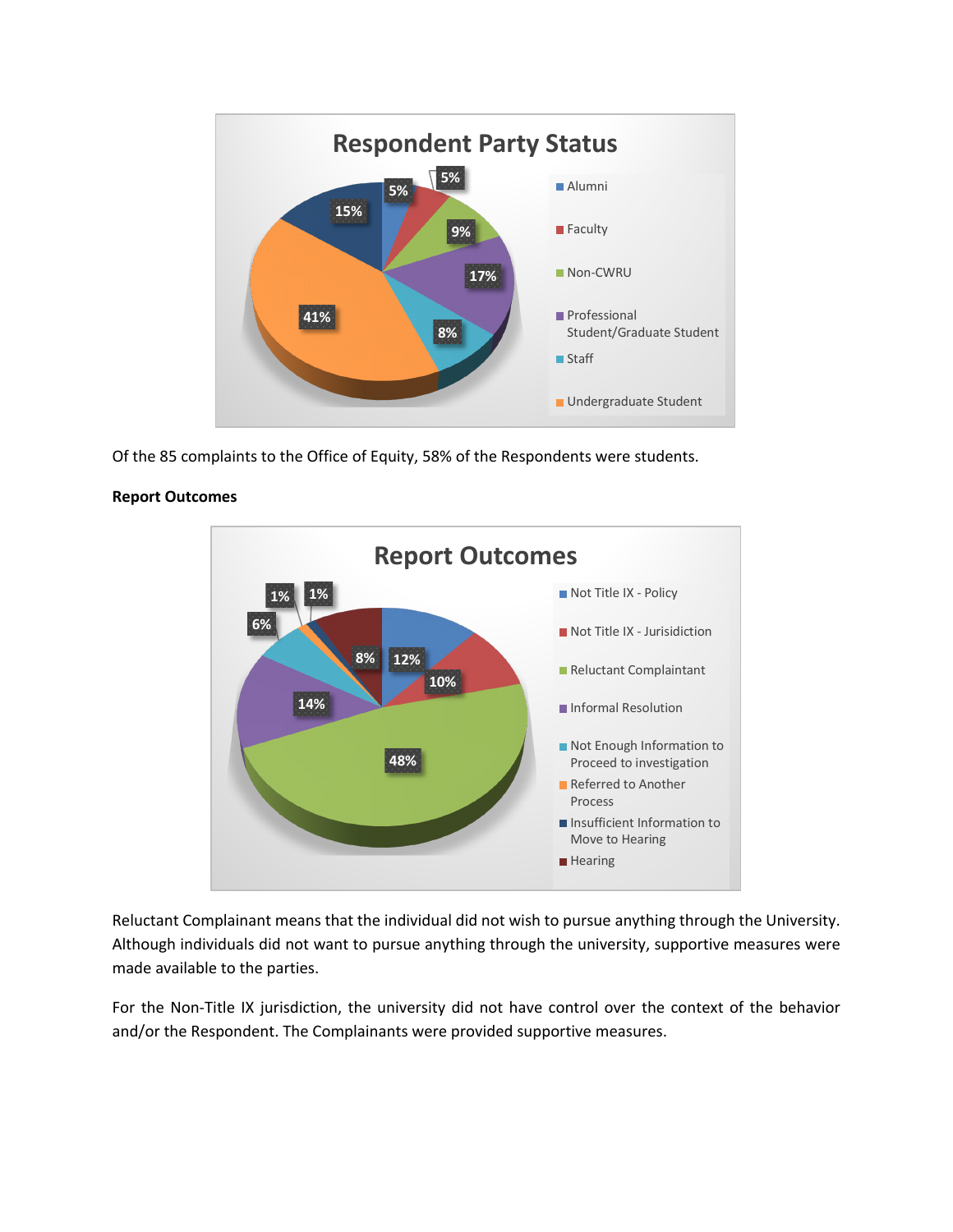#### **Resources and Support**

Individuals who are a part of the sexual misconduct process are provided a list of confidential and nonconfidential resources. The resources are provided to complainants, respondents and witnesses. Even if the individual does not wish to participate in the process, the University still provides the individual with resources to assist.

| <b>Confidential Resources</b>                                  | <b>Non-Confidential Resources</b>                         |
|----------------------------------------------------------------|-----------------------------------------------------------|
| <b>University Health &amp; Counseling Services (UH&amp;CS)</b> | <b>Office of Equity</b>                                   |
|                                                                | Thwing Center, 318                                        |
| <b>Health Services</b>                                         | 216-368-3066 (M-F, 8:30am to 5:00pm)                      |
| 2145 Adelbert Road.                                            |                                                           |
| 216-368-2450 (M-F, 8:30am to 5:00pm)                           | Office for Diversity, Inclusion, & Equal Opportunity      |
|                                                                | Adelbert Hall, Room 109                                   |
| <b>Counseling Services</b>                                     | 216-368-8877 (M-F, 8:30am to 5:00pm)                      |
| Sears Building, Room 201                                       |                                                           |
| 216-368-5872 (M-F, 8:30am to 5:00pm)                           | <b>Office of Student Affairs</b>                          |
|                                                                | Adelbert Hall 110                                         |
| <b>Student Advocate for Gender Based Violence</b>              | 216-368-2020 (M-F, 8:30am to 5:00pm)                      |
| <b>Prevention &amp; Response</b>                               |                                                           |
| Sears Building, Room 201                                       | <b>Office of Student Conduct&amp; Community Standards</b> |
| 216-368-8639 (M-F, 8:30am to 5:00pm)                           | Thwing Center, Room 305                                   |
|                                                                | 216-368-3170 (M-F, 8:30am to 5:00pm)                      |
| <b>IMPACT Solutions (Faculty/Staff Only)</b>                   |                                                           |
| 1-800-227-6007 (24 Hours)                                      | <b>Flora Stone Mathers Women's Center</b>                 |
|                                                                | Tinkham Veale University Center, Room 248                 |
| <b>Cleveland Rape Crisis Center</b>                            | 216-368-0985 (M-F, 8:30am to 5:00pm)                      |
| 216-619-6192 (24 Hours)                                        |                                                           |
|                                                                | <b>Residence Life</b>                                     |
| <b>Domestic Violence and Child Advocacy Center</b>             | Thwing Center, Room 108                                   |
| 216-391-4357 (24 Hours)                                        | 216-368-6325 (M-F, 8:30am to 5:00pm)                      |
|                                                                |                                                           |
| <b>Inter-Religious Council</b>                                 | <b>CWRU Police Department</b>                             |
| 216-368-9614 (M-F, 8:30am to 5:00pm)                           | 1689 E. 115 <sup>th</sup> Street.                         |
|                                                                | 216-368-3333 (24 Hours)                                   |
| <b>Survivors and Friends Empowerment (SAFE) Line</b>           |                                                           |
| 216-368-7777 (24 Hours)                                        |                                                           |

#### **Education and Training**

- In July 2019, all first-year students and parents received a letter from the Senior Associate Vice President for Equity letting them know if the initiatives on-campus and the requirement to complete the sexual misconduct modules prior to arriving on-campus.
- The Office of Equity requires all first year undergraduate, graduate, and professional students to complete an online module on sexual misconduct prior to arriving on-campus. Over 2,000 first year, undergraduate, graduate, and professional students completed the online module.